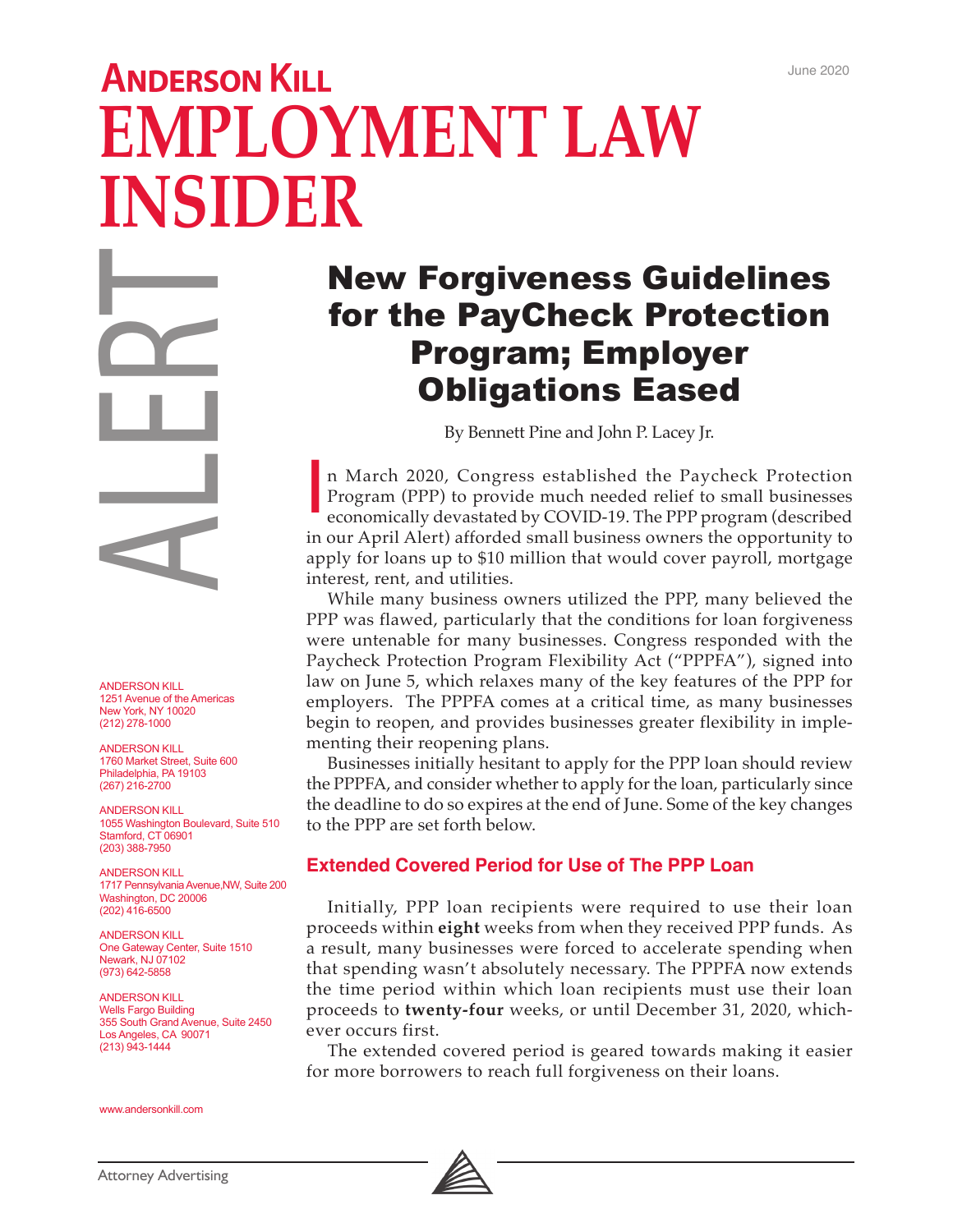

**Bennett Pine** is a shareholder in Anderson Kill's New York and who

Newark offices and is chair of the firm's employment & labor group. Mr. Pine has broad-based labor and employment law experience and regularly plays a hands-on role offering preventative maintenance advice and counseling to employers in the full range of legal issues affecting the workplace. **bpine@andersonkill.com (212) 278-1288 (NY) (973) 642-5006 (Newark)**



**John P. Lacey Jr.**  is an attorney practicing in Anderson Kill's New Jersey office. John focuses his practice on insurance recovery

and corporate litigation. **jlacey@andersonkill.com (973) 642-5867**

> Anderson Kill Newsletters & Alerts

> TO SUBSCRIBE PLEASE VISIT: www.andersonkill.com/ publications\_subscribe.asp

TO UNSUBSCRIBE PLEASE EMAIL: unsubscribe@andersonkill.com

© 2020 Anderson Kill P.C.

#### **Modified Payroll Threshold for PPP Loan Recipients**

The PPP first required that loan recipients allocate at least **75%** of their loan proceeds to payroll expenses in order to be eligible for loan forgiveness. Many loan recipients, however, were concerned over whether they could meet that threshold. The PPPFA now relaxes the minimum threshold and only requires that a PPP loan recipient allocate at least **60%** of the covered loan amount on payroll expenses in order to remain eligible for total loan forgiveness. In turn, businesses can now use up to 40% of loan proceeds on other expenses, including key overhead expenses, rent and utility payments.

#### **The PPPFA Extends the Time in Which Employers Can Rehire Workers**

The PPP originally required borrowers to rehire workers no later than June 30, 2020 in order for their salaries to count towards loan forgiveness. Under the PPPFA, that deadline is extended to December 31, 2020.

#### **Time to Repay the PPP Loan Is Extended**

Originally, borrowers were required to repay unforgiven portions of their PPP loans within **two years**. The PPPFA now extends the time in which a borrower can repay unforgiven portions of their loans to **five years**.

#### **Time to Rehire Employees Is Extended**

Under the PPP, loan forgiveness was contingent upon businesses rehiring the same number of full-time employees or full-time equivalent employees at their average salaries at the same levels as of February 15, 2020, and were required to do so by June 30, 2020. The PPPFA extends the deadline to December 31, 2020.

#### **Safe Harbor**

As discussed, one of the key features of the PPP is loan forgiveness. The PPPFA takes into account that loan recipients' ability to comply with the PPP may be affected by circumstances relating to COVID-19 that are out of their control. For example, even if a borrower cannot restore their workforce or salaries by the December 31, 2020 deadline, loan forgiveness will not be reduced if a business demonstrates that its failure to do so was the result of federal and state guidelines related to COVID-19 restrictions.